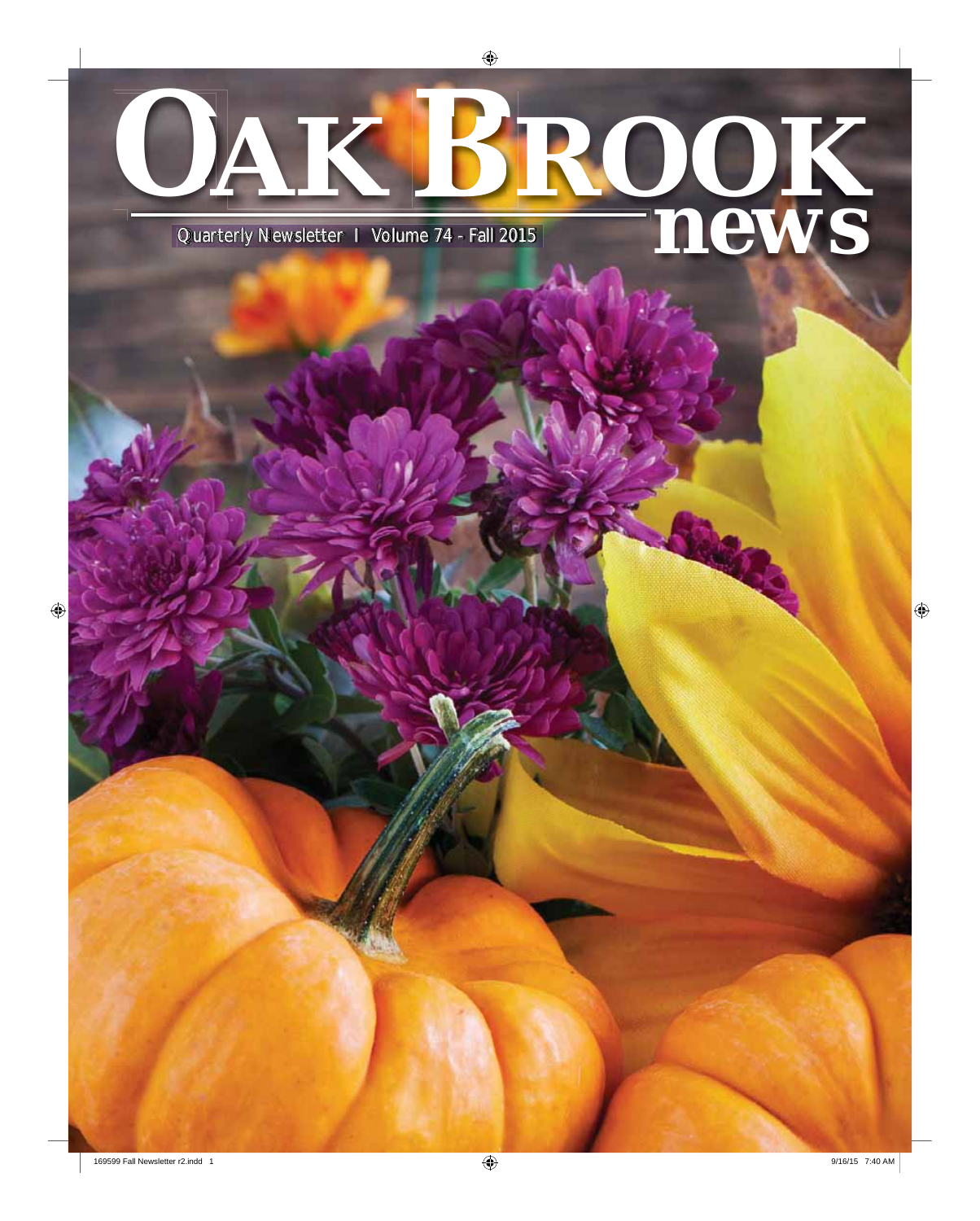# **OAK BROOK** *news*

### **AUTUMN LEAVES 2015 SCHEDULE**

Fall is approaching and with it the laborious task of raking fallen leaves. We recommend that you mulch your leaves and return this beneficial material back to your lawn and landscape.

Leaves may be raked to the street pavement edge where they will be collected four times by the Village. In order to have an efficient and effective program, your cooperation is needed in adhering to the following procedures:

DO NOT bag your leaves if you want the Village to pick them up. The equipment we use can only pick up piles of loose leaves.

Rake ONLY LEAVES into a pile. NO shrub clippings, sticks, or other debris are permitted - these materials clog our equipment.

DO NOT pile leaves on the street pavement. Leaves are to be placed behind the curb or edge of pavement.

Please place the leaves a day or two prior to the dates listed below. Any leaves placed afterwards will not be collected until the next date. Later pickups are subject to weather conditions.

| ZONE <sub>1</sub> | October 12, 20<br>November 6<br>December 3  | Yorkshire Woods,<br>Steeplechase, Woodside<br><b>Estates</b>                            |
|-------------------|---------------------------------------------|-----------------------------------------------------------------------------------------|
| ZONE <sub>2</sub> | October 13, 21<br>November 10<br>December 4 | Forest Glen, York Woods                                                                 |
| ZONE <sub>3</sub> | October 14, 23<br>November 13<br>December 7 | Timber Trails, Merry Lane                                                               |
| ZONE <sub>4</sub> | October 15, 27<br>November 18<br>December 8 | South of 31st Street and east of<br>Route 83; including Lincoln, Grant,<br>and Coolidge |
| ZONE <sub>5</sub> | October 16, 29<br>November 23<br>December 9 | Brook Forest, Briarwood,<br><b>Trinity Lakes</b>                                        |
| ZONE <sub>6</sub> | October 19<br>November 3, 30<br>December 10 | Ginger Creek, Saddle Brook,<br>Heritage Oaks, White Oak<br>Lane, Avenue Loire           |

Inquiries regarding the above schedule may be directed to the Public Works Dept. at 368-5270. A map is available at the Village web site (www.oak-brook.org) depicting pickup areas.

### **INSIDE THIS NEWSLETTER**

- **2 AUTUMN LEAVES SCHEDULE** Zones & Dates
- **3 PRESIDENT'S MESSAGE** Message from Dr. Gopal Lalmalani
- **4 FROM THE MANAGER'S DESK** 2016-2017 Strategic Plan
- **5 POLICE** In the News
- **6 FIRE**

- **7 PUBLIC WORKS/ENGINEERING** Fall and Winter Activities
- **8 COMMUNITY DEVELOPMENT** When Do I Need a Building Permit?
- **9 SPORTS CORE** Sports Core Update
- **9 INFORMATION TECHNOLOGY** Village Website Re-Design
- **9 VILLAGE CLERK** Live Streaming – Village Board Meetings
- **10 LIBRARY** Fall Calendar & Director's Message
- **11 FINANCE**  Budgeting for the Future
- **12 BACK COVER** B&T Club House

#### **VILLAGE OF OAK BROOK ELECTED OFFICIALS/ BOARD OF TRUSTEES**

Gopal Lalmalani, M.D., M.B.A | President

Charlotte K. Pruss | Clerk Don Adler | Trustee

 John Baar | Trustee Michael Manzo | Trustee

- Mark Moy, M.D. | Trustee
- Edward Tiesenga | Trustee
	- Asif Yusuf | Trustee

#### **VILLAGE OF OAK BROOK DEPARTMENTS**

| Police, Fire, EMS Emergency: 9-1-1                              |  |  |  |  |
|-----------------------------------------------------------------|--|--|--|--|
| Butler Government Center General<br>Information: (630) 368-5000 |  |  |  |  |
| Village Clerk: (630) 368-5052                                   |  |  |  |  |
| Village Manager: (630) 368-5026                                 |  |  |  |  |
| Community Development: (630) 368-5101                           |  |  |  |  |
| Engineering: (630) 368-5130                                     |  |  |  |  |
| Fire Non-Emergency: (630) 368-5200                              |  |  |  |  |
| Library: (630) 368-7700                                         |  |  |  |  |
| Police Non-Emergency: (630) 368-8700                            |  |  |  |  |
| Public Works: (630) 368-5270                                    |  |  |  |  |
| Water Billing: (630) 368-5090                                   |  |  |  |  |
| Sports Core Administration (630) 368-6400                       |  |  |  |  |
| Bath & Tennis (630) 368-6400                                    |  |  |  |  |
|                                                                 |  |  |  |  |

### Oak Brook Golf Club (630) 368-6400

#### **CONNECT WITH THE VILLAGE**

Website | www.oak-brook.org Facebook | "Village of Oak Brook"

Twitter | @OakBrookVillage

Regular meetings of the Village Board are held on the second and fourth Tuesday of the month at 7pm, except no fourth Tuesday meetings in the months of June, August and December.

Live streaming of Village Board meetings now available. Videotaped broadcasts of Village Board meetings air on Comcast Cable Television, Government Access Channel 6 or 110 Mondays at 7pm and online at www.youtube.com/oakbrooktv

> Questions or comments? Contact us. **Editor:** Donna Bettin

> > dbettin@oak-brook.org

Fire Prevention Week & Safety Tips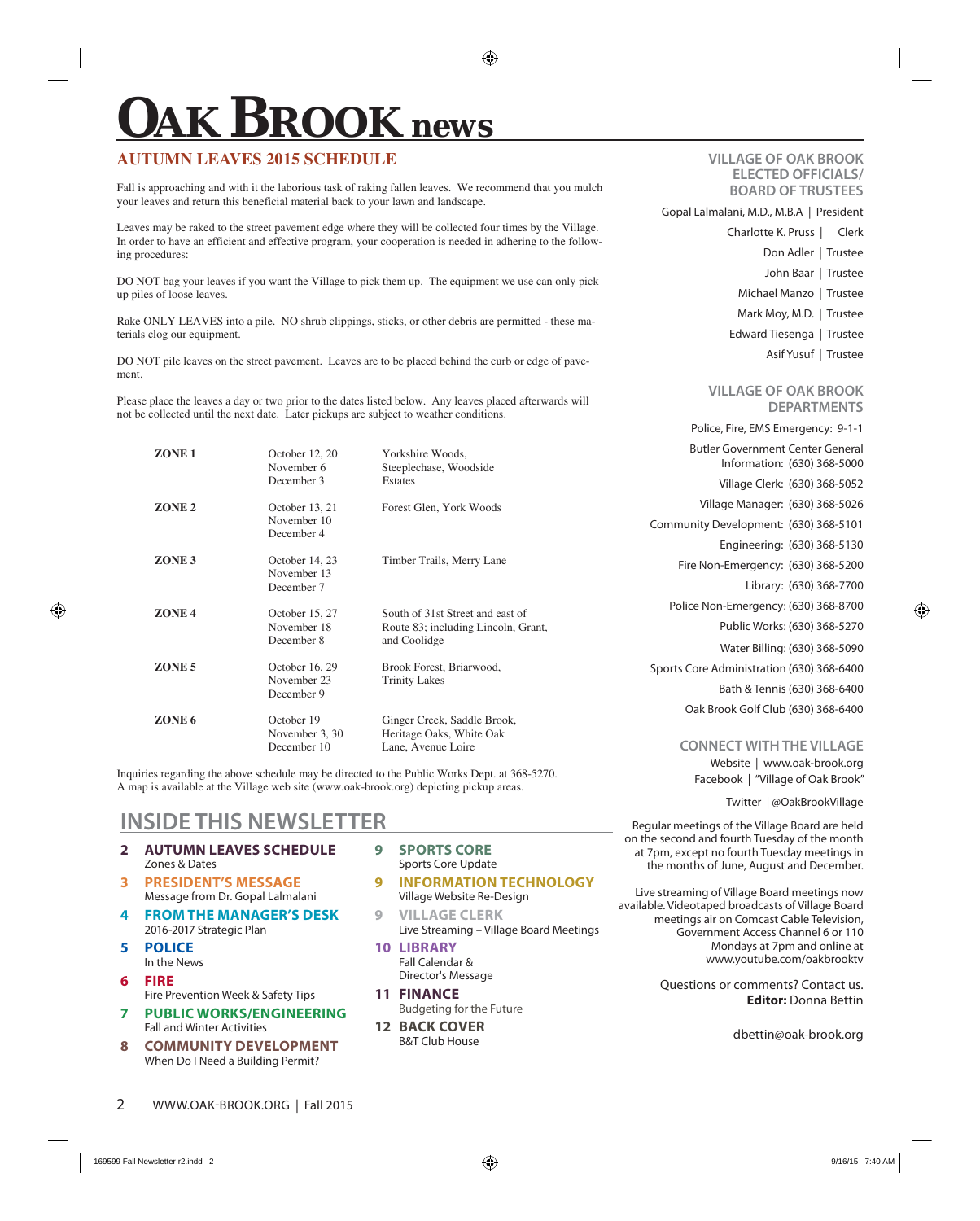### **PRESIDENT'S MESSAGE**



### **A MESSAGE FROM THE PRESIDENT**

Dear Friends and Neighbors,

I hope everyone had an enjoyable summer despite the rainy beginnings and are looking forward to the fall season. Schools are now open and I would like to ask our residents to help keep our kids safe as they walk to/from our schools and/ or bus stops by driving cautiously around bus stops, walking students and our schools.

I am happy to report that the Taste of Oak Brook was a tremendous success! Numbers were larger than we have seen in many years and we were graced with an absolutely beautiful day! Many thanks to all of our sponsors, especially the McDonald's Corporation, whose co-sponsorship of the Taste of Oak Brook and the fireworks display allows the Village to host this community event annually. The polo season was a great addition to the summer activities! Six dates held great matches and I was delighted to see so many of you at the polo matches. I was especially pleased to have the Delhi Polo team visit and play polo in Oak Brook on August 23rd. Their presence at polo brought out a huge crowd, which was fun and exciting to watch!

If you have not heard the news, the Village's Public Works Director/Village Engineer Mike Hullihan, has accepted the position of Executive Director for the DuPage County Forest Preserve. I would like to thank Mike Hullihan for his dedication and hard work he gave the Village over his seven-year tenure and wish him well in his new endeavor. Efforts are currently in motion to fill the position of Public Works Director.

At the August 11th Village Board meeting, a presentation was made by representatives of the Rush University Medical Center who have announced plans to construct a 95,000 sq.ft. orthopedic facility and a parking deck for 400+ cars on vacant property located at 2011 York Road. In order to construct this facility, Rush Medical will be required to submit an application and appear before the Village's Planned Development Committee (which is expected to occur by the end of this year). This announcement is great news for Oak Brook!!

As always, the Trustees, the staff, and I are available to you at all times. We are here to serve you. Feel free to call, email or meet any of us if you have any thoughts, ideas or concerns.

Kind regards,

abiling

Village President (630) 368-5012 glalmalani@oak-brook.org Gopal G. Lalmalani, M.D., M.B.A.

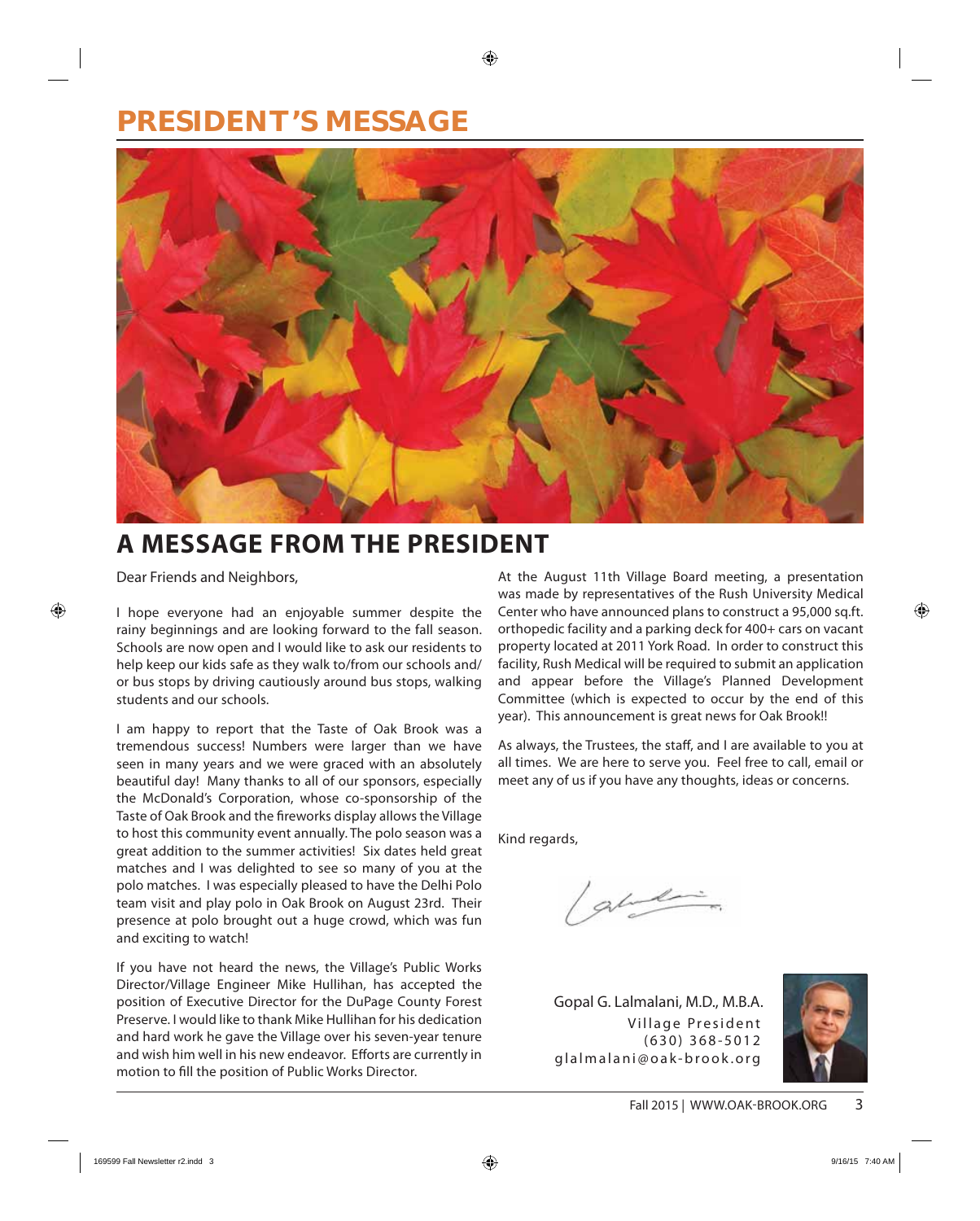### **From the Manager's Desk**

### BY RICCARDO F. GINEX

#### Dear Friends and Residents:

It is hard to believe the autumn is upon us. During the summer months, the Village Board and staff completed the 2016-2017 Strategic Plan in preparation for the 2016 budget process. The strategic planning process is done to provide a long range vision for the organization. The Village's Strategic Plan consists of goals, objectives and strategies for completion of each objective. These objectives are the measures which we will gauge the Village's performance in completion of our goals. Most importantly, our budget expenditures are tied directly to these items.

In preparation for the Strategic Planning process, the Department Directors held a planning session on Friday, May 8th. Then on Wednesday, June 17th, the Village Board and Department Directors held a combined Strategic Planning Session. The session consisted of discussion and interaction concerning specific goals the Board wished to focus their efforts on for the years of 2016-2017. The Board selected 6 specific goals and objectives to move forward with at the August 11th Board Meeting:

#### **1. Promote Economic Development**

- a. Plans and Codes That Encourage New Development
- b. Diversify Housing Options
- c. Promote Public/Private Partnerships

#### **2. Financial Stability**

- a. Address Pension Obligations
- b. Preserve Management Rights in Negotiations
- c. Lean Principles In Operations

#### **3. Provide Safe, Efficient, Well Maintained Infrastructure**

- a. Explore Funding Sources for Long-Termed Projects
- b. Have a Reliable, Funded Capital Improvement Plan
- c. Municipal Campus Capital Improvements

#### **4. Promote And Enhance Oak Brook's Image**

- a. Invest in High Quality Streetscape
- b. Create a Sense of Community
- c. Re-Foresting the Village

#### **5. Maintain and Enhance Village Services to Residents, Businesses and Visitors**

- a. Re-Focus on Core Services
- b. Explore Intergovernmental Cooperation
- c. Fiber Optic Availability to the Village

#### **6. Human Resource Management**

- a. Invest in the Village Work Force
- b. Empowerment and Trust
- c. Adherence to the Board/Manager Form of Government Enhanced Communication

Additionally, the public is invited to attend budget discussions which will be held in October and November. Since the Village is on a calendar year budget, the 2016 budget will be adopted at the December Village Board meeting.

On a final note, I wish to thank Michael Hullihan, our outgoing Public Works and Engineering Director for his service to the Village these past seven years. Mike has accepted the Executive Director position with the DuPage County Forest Preserve District. Mike's last day with Oak Brook was August 21st.

Riccardo F. Ginex Village Manager ( 630 ) 368-5026 villagemanager@oak-brook.org



TASTE OF OAK BROOK Festival of Food, Fun and Fireworks

**PRESENTE<sup>D</sup>**

**PRESENTE<sup>D</sup> PRESENTE<sup>D</sup>**

July 3, 2015 was a beautiful day for the annual Taste of Oak Brook. A record crowd was out enjoying the day and the Taste was once again a tremendous success. This annual community event could not have been accomplished without the support of our dedicated sponsors. The Village would like to thank the following businesses for their support of the 2015 Taste of Oak Brook:

 $\begin{array}{cc} \mathbf{B} & \mathbf{B} \\ \mathbf{B} & \mathbf{B} \end{array}$   $\begin{array}{cc} \mathbf{B} & \mathbf{B} \\ \mathbf{B} & \mathbf{B} \end{array}$ 

#### Sponsors

 McDonald's, Evergreen Bank Group, Republic Services (Allied Waste), Mesirow Financial, Holland & Knight, VisoGraphics, Inland Real Estate, Paramedic Services Inc., Hub Group, Christopher Burke Engineering, Ancel, Glink, Diamond, Bush, DiCanni & Krafthefer, P.C. and Hitchcock Design Services

#### Guest Booths

 Oak Brook Park District Oak Brook Polo Club Hub Group Evergreen Bank Group

#### **Restaurants**

 Freshii Oak Brook Gibsons Steakhouse Kona Grill Labriola Bakery & Café McCormick & Schmick's Seafood & Steaks Paul's Pizza & Hot Dog Inc. Pinstripes Bowling Bocce & Bistro Real Urban Barbeque Shree Tuscany Oak Brook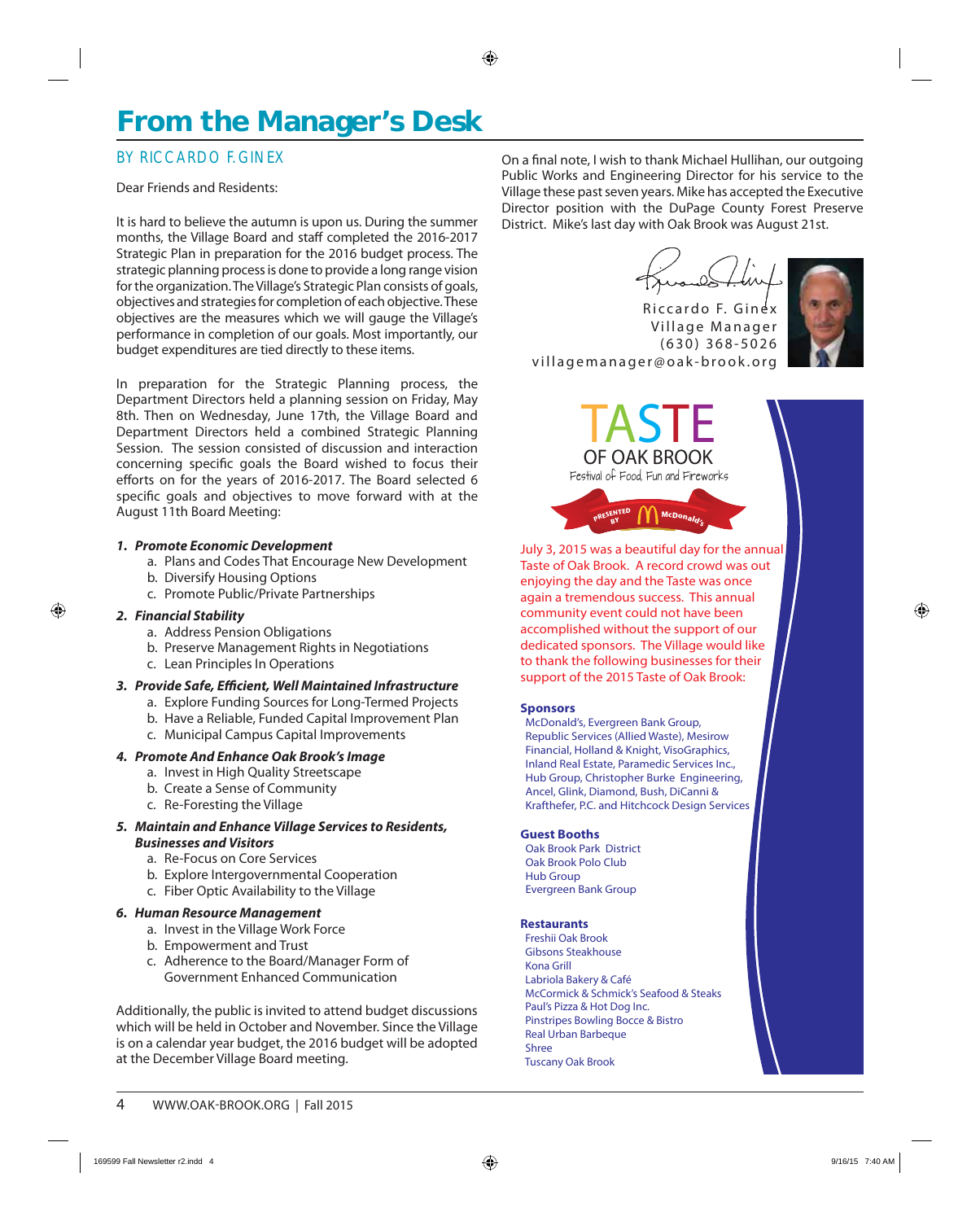### **Police** News

### BY JAMES KRUGER

The Oak Brook Police Department, as I am sure most of you have, had a very busy summer once we made it through the cool, wet June and summer finally arrived. July brought the Taste of Oak Brook with its record crowds again this year. We are pleased to report that there were no arrests or major incidents and that traffic leaving at the end of the night did so in a very orderly fashion. We appreciate the cooperation of all who attended. It is a great family event for our community.

Over the past several months our Special Olympics Torch Run Committee have been hard at work planning the first ever charity golf outing at the Oak Brook Golf Club on August 28th. We wish to thank our major sponsors, including the Palumbo Family Foundation, Ditka's, The Drake Hotel and Real Urban Barbeque, as well as the seventeen other hole sponsors that made this event such a success. We will hit the gold level again this year with all of the wonderful community support we receive.

This summer also saw our third ever National Night Out celebration held in Oak Brook. We sponsored our second National Night Out Pool Party for the community with the wonderful help of the Bath and Tennis Club staff and Director Trey VanDyke. Our attendance of over 250 residents was double from the previous year. Many of our off duty personnel were there as well as were our great Citizen's Police Academy Alumni. Thank you to all of our residents who continue to support the Police Department and help us to make Oak Brook a truly special place to live and work.

I also want to take this opportunity to remind all our residents of the importance of keeping your personal identity and credit secure. Cybercrime affects all of us in one form or another. Keep your credit cards safe and when possible use credit rather than debit cards for purchases, especially restaurants when your card may leave your site. We continue to get calls about the IRS Scam and the Grandparent's Scam. The IRS will never call you; they will send you legitimate information by US Mail if you have any taxes owed, etc. The Grandparent's scam is especially



James Kruger Police Chief ( 630 ) 368-8710 jkruger@oak-brook.org insidious because it plays on the emotions of a person for their family. Take the time to verify the person you are speaking to and call them back at a known number. A legitimate family member will understand. We also are getting word that the new chip credit cards may be able to be captured by someone with a smart phone app standing near you. There are new protective sleeves you can purchase to block the signal and keep your cards protected. Experts say the chances are slim as compared to hackers taking entire databases, but it may give some piece of mind.

As you receive this newsletter, school will already be in session. Please be careful driving near and around both of our schools and remember to stay off of cell phones while driving. Please help us keep Oak Brook safe.



**Week please join the Fire and Police Departments on Saturday, September 26, 2015 for our 3rd Annual Village of Oak Brook Police & Fire Charity Pancake Breakfast and Open House. Starting at 8:00 AM, come join us for food and fun at Fire Station 94 located at 1200 Oak Brook Road. All donations received will be shared between a number of charities.**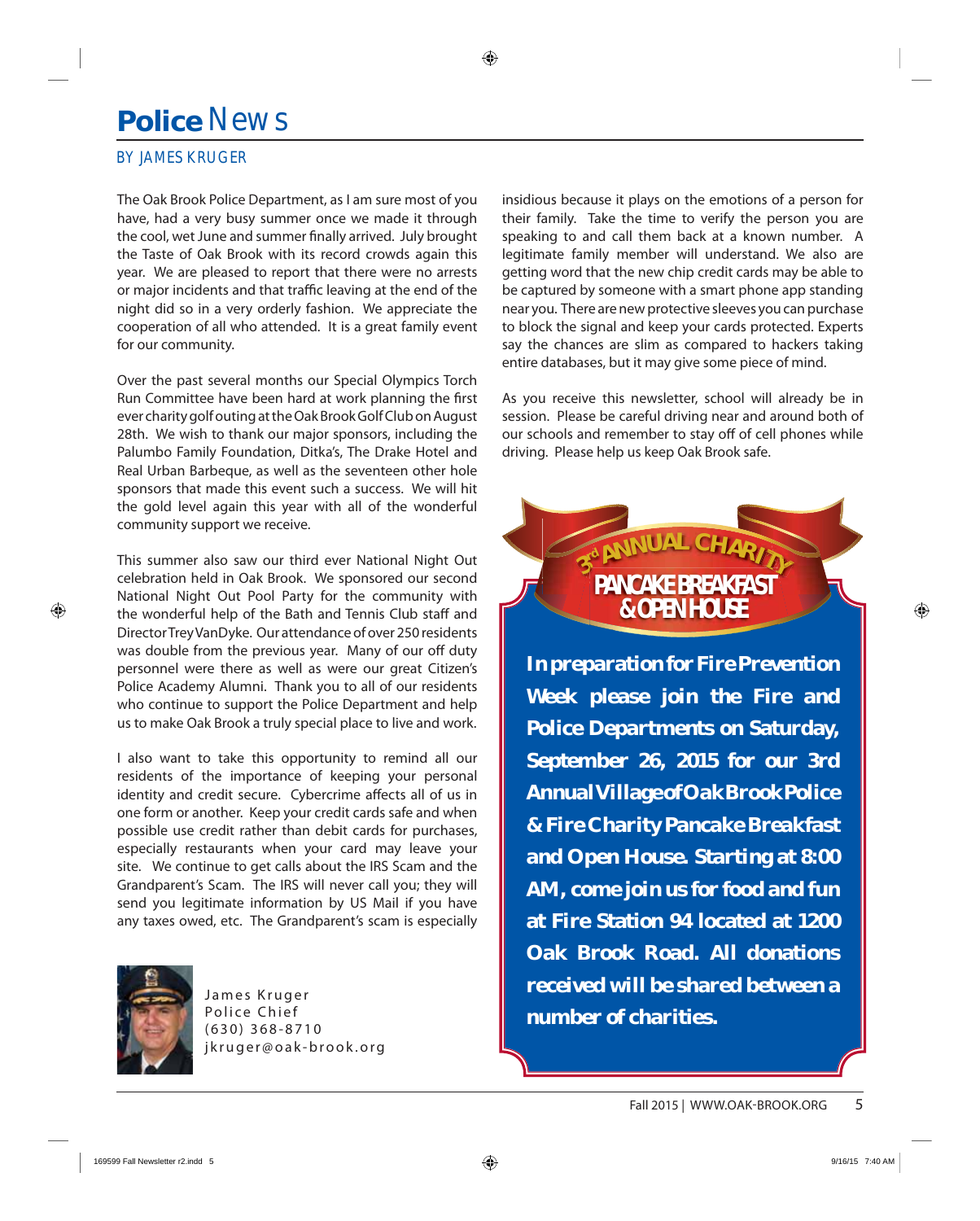### **Fire** Safety & Information

#### BY BARRY LISS

### **THE HISTORY OF FIRE PREVENTION WEEK**

Fire Prevention Week was established to commemorate the Great Chicago Fire, the tragic 1871 conflagration that killed more than 250 people, left 100,000 homeless, destroyed more than 17,400 structures and burned more than 2,000 acres. The fire began on October 8th, but did most of its destruction on October 9, 1871.

While the Great Chicago Fire was the best-known blaze to start during this fiery two-day stretch, it wasn't the biggest. That distinction goes to the Peshtigo Fire, the most devastating forest fire in American history. The fire, which also occurred on October 8th, 1871, roared through Northeast Wisconsin, burning down 16 towns, killing 1,152 people, and scorching 1.2 million acres before it ended.

Those who survived the Chicago and Peshtigo fires never forgot what they'd been through; both fires produced countless tales of bravery and heroism. But the fires also changed the way that firefighters and public officials thought about fire safety. On the 40th anniversary of the Great Chicago Fire, the Fire Marshals Association of North America (today known as the International Fire Marshals Association), decided that the anniversary of the Great Chicago Fire should henceforth be observed not with festivities, but in a way that would keep the public informed about the importance of fire prevention.

In 1920, President Woodrow Wilson issued the first National Fire Prevention Day proclamation, and since 1922, Fire Prevention Week has been observed on the Sunday through Saturday period in which October 9th falls. According to the National Archives and Records Administration's Library Information Center, Fire Prevention Week is the longest running public health and safety observance on record. The President of the United States has signed a proclamation proclaiming a national observance during that week every year since 1925.

Fire Prevention week officially kicks off on October 4-10, 2015. Firefighters will be visiting schools, daycare centers, and businesses during the entire month of October to make the public more aware of how fires start, how to prevent them, and how to be protected during a fire. Teaching fire prevention shouldn't be limited to kids and the schools and should be spread among adults. Make Fire Prevention a high priority at home.

Visit www.firepreventionweek.org for more fire safety information.

### **"HEAR THE BEEP WHERE YOU SLEEP"**

Fires can start at any time without warning, therefore it is extremely important that the members of your household know how to react in the event of a fire. It is good practice to review fire prevention and safety tips with your family every fall, and several times throughout the year. There is nothing more important than the safety of your family.

Did you know that roughly half of home fire deaths result from fires reported between 11 p.m. and 7 a.m., when most people are asleep? Having and maintaining a working smoke alarm properly installed within 15 feet of every area within your home used for sleeping purposes saves lives. If there is a fire in your home, smoke spreads fast and you need smoke alarms to give you time to get out. In fact, having a working smoke alarm cuts the chances of dying in a reported fire by half.

Carbon Monoxide detectors save lives and are also required by law. All Oak Brook residents should be protected, having a working carbon monoxide detector installed within 15' of every area within your home used for sleeping purposes. Due to a donation provided by First Alert and Ace Hardware Corporation, the Oak Brook Fire Department is able to offer carbon monoxide detectors, free of charge to our residents, while supplies last. You can obtain a free detector (one per household) at our main fire station at 1200 Oak Brook Road between the hours of 8:00 AM and 4:00 PM. Please call ahead at (630) 368-5200 to insure we still have detectors available.

Daylight Savings ends on November 1st, when you change your clocks also check your smoke alarms and carbon monoxide detectors, ensure they are working and change the batteries if necessary. It is also a good idea to verify that all fire extinguishers are fully charged and in working order. A good time to remember to check your smoke alarms and change the batteries is when you change your clocks twice a year as daylight savings time begins and ends.

### **SEASONAL FIRE SAFETY TIPS**

As the weather begins to change and we enter into the autumn season, please follow a few safety hints.

#### **Service Your Furnace**

A qualified and licensed heating, ventilation and cooling specialist should inspect your furnace to make sure it is in proper working order.

#### **Use Fireplaces Safely**

Never leave a burning fire unattended. Make sure you have a screen to keep sparks or embers from flying out of the fireplace. Make sure the fire is out before going to bed.

#### **Use Caution with Space Heaters**

Always allow at least 3 feet of open area around a space heater. Never hang wet clothing on a space heater to dry.

#### **Exercise Candle Caution**

Never leave candles burning and unattended if you have kids or pets or if you leave your home or go to sleep.

> Barry Liss Fire Chief  $(630)$  368-8700 bliss@oak-brook.org

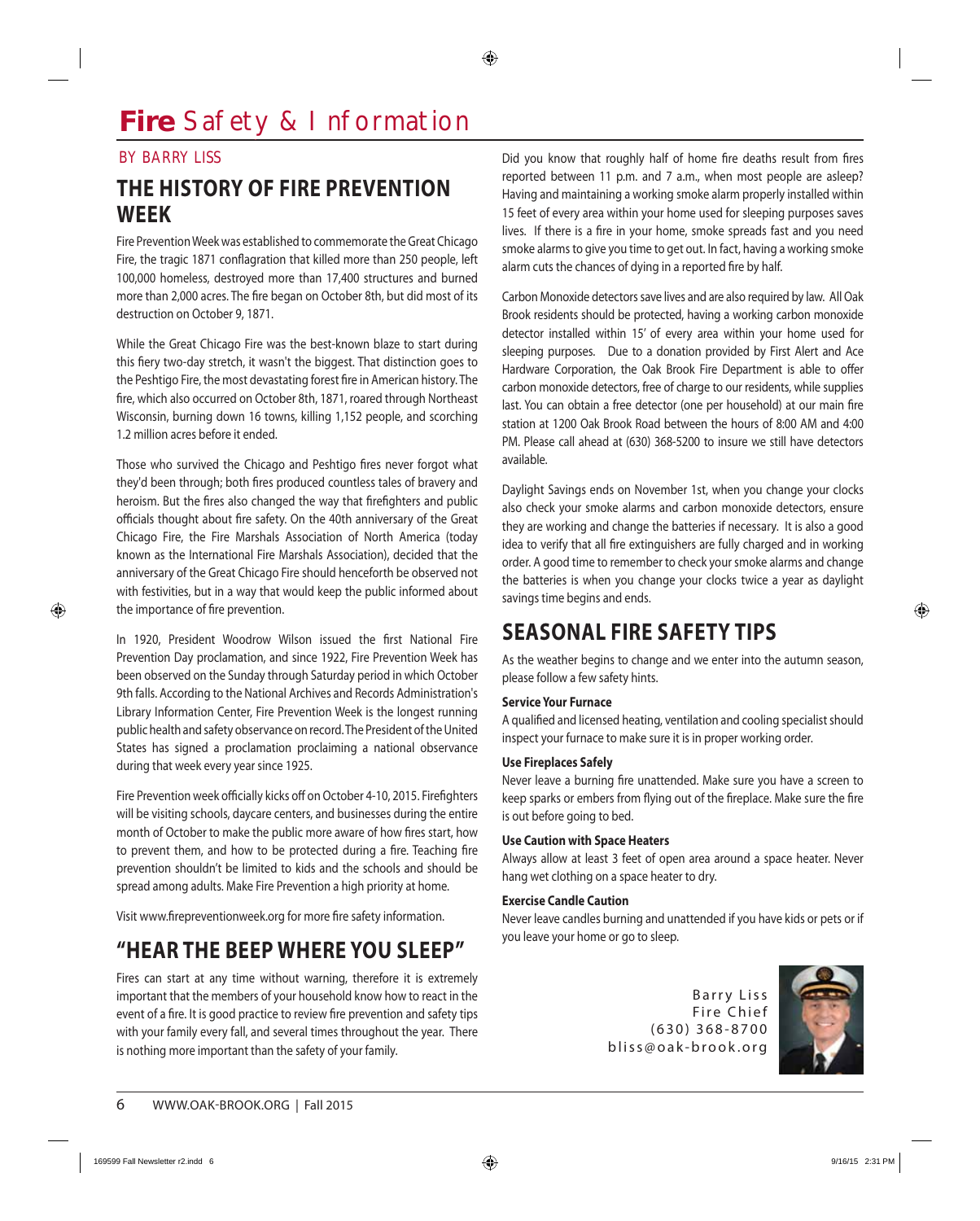### **Public Works/Engineering News**

### BY DOUG PATCHIN



### **FALL AND WINTER ACTIVITIES**

As the weather starts to cool, Public Works and Engineering are preparing for Fall and Winter activities. Leaf pickup season will soon be upon us. The program, including service areas and schedules, is outlined in the next article. After leaf pickup is complete, Public Works will be doing its Fall tree planting. As tree losses from Emerald Ash Borer increase, the reforestation program will become more and more significant. While we are increasing the amount of resources devoted to this program, there may be some delay between removal of diseased Ash trees and replacement with a more suitable species. Public Works will also be doing the normal scheduled preventive maintenance on Village facilities. This is a good time for homeowners to do likewise. Insuring that gutters, downspouts and drains are clear of leaves will avoid water damage during winter freeze thaw cycles. Heating systems and filters should also be checked. Irrigation systems should be serviced and winterized. Should you have any questions on the leaf pickup program, seasonal maintenance, or street/forestry issues, please feel free to call us at 630-368-5270.

### **AUTUMN LEAVES 2015 SCHEDULE**

Fall is approaching and with it the task of raking fallen leaves. We recommend that you mulch your leaves and return this beneficial material back to your lawn and landscape.

Leaves may be raked to the street pavement edge where they will be collected four times by the Village. In order to have an efficient and effective program, your cooperation is needed in adhering to the following procedures:

- **DO NOT** bag your leaves if you want the Village to pick them up. The equipment we use can only pick up piles of loose leaves.
- Rake **ONLY LEAVES** into a pile. **NO shrub clippings, sticks, or other debris are permitted - these materials clog our equipment.**
- **DO NOT** pile leaves on the street pavement. Leaves are to be placed behind the curb or edge of pavement.
- **Please place the leaves a day or two prior to the dates listed below.** Any leaves placed afterwards will not be collected until the next date. Later pickups are subject to weather conditions.

### **PICK- UP SCHEDULE**

| <b>ZONE</b> | <b>DATES</b>                                | <b>AREAS</b>                                                                        |
|-------------|---------------------------------------------|-------------------------------------------------------------------------------------|
| Ί           | October 12, 20<br>November 6<br>December 3  | <b>Yorkshire Woods</b><br>Steeplechase                                              |
| $\mathbf 2$ | October 13, 21<br>November 10<br>December 4 | Forest Glen, Woodside<br><b>Estates, York Woods</b>                                 |
| 3           | October 14, 23<br>November 13<br>December 7 | Timber Trails, Merry Lane                                                           |
| 4           | October 15, 27<br>November 18<br>December 8 | South of 31st Street and east<br>of Route 83; including Lincoln,<br>Grant, Coolidge |
| 5           | October 16, 29<br>November 23<br>December 9 | <b>Brook Forest, Briarwood</b><br><b>Trinity Lakes</b>                              |
| 6           | October 19<br>November 3, 30<br>December 10 | Ginger Creek, Saddle Brook<br>Heritage Oaks, White Oak<br>Lane, Avenue Loire        |

Inquiries regarding the above schedule may be directed to the Public Works Dept. at (630) 368-5270. A map is available at the Village website (www.oak-brook.org) depicting pickup areas.

> Doug Patchin Interim Director of Public Works & Engineering ( 630 ) 368-5270 dpatchin@oak-brook.org

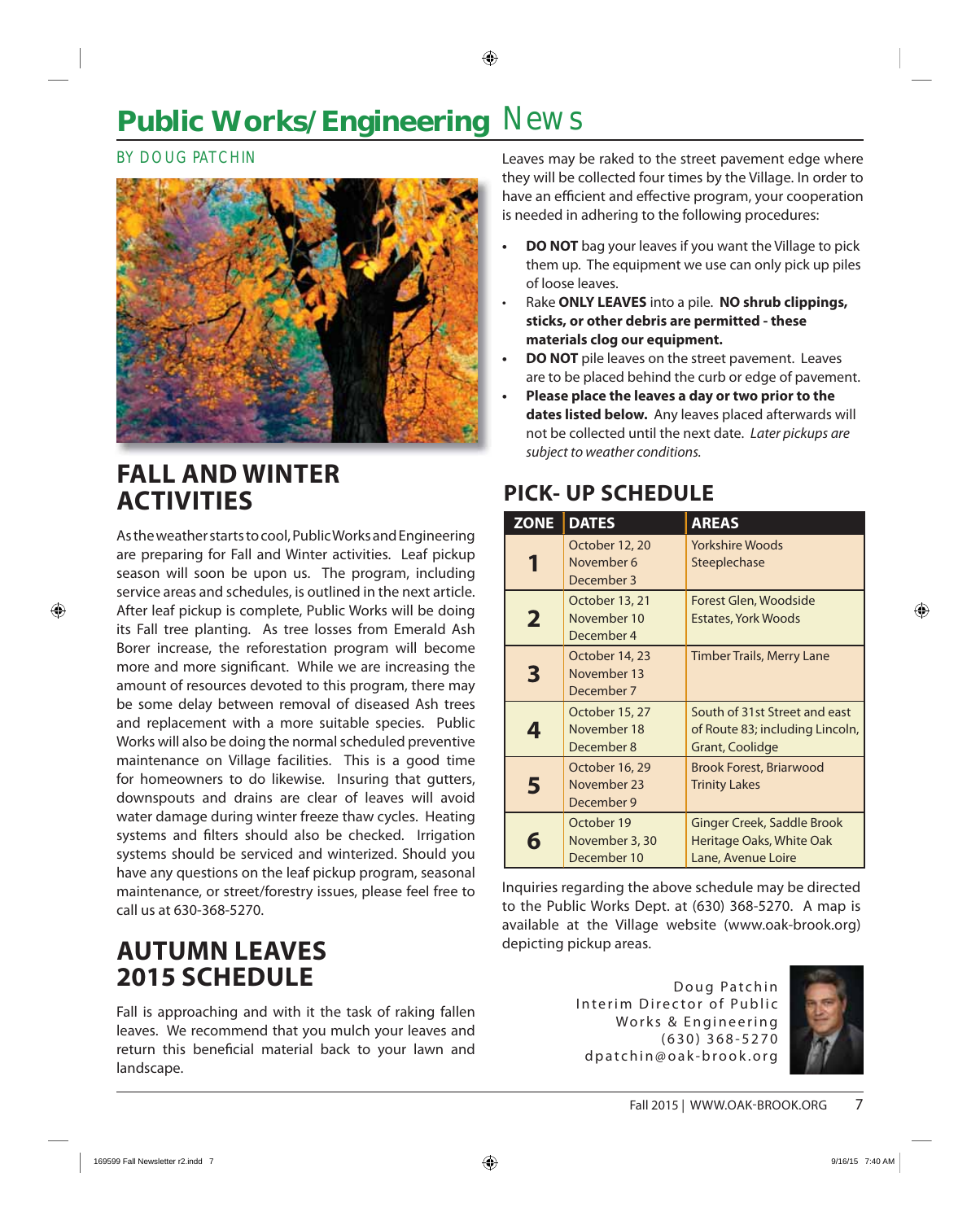### **Community Development | nformation**

### BY ROBERT KALLIEN

### **WHEN DO I NEED A BUILDING PERMIT?**

The following is a list of activities **REQUIRING** permits from the Department of Community Development:

- Accessory structures including sheds, garages, retaining walls, etc.
- Additions to any structure, including decks and patios
- Alarm systems (electrical permit required for low voltage)
- Attached or detached garages
- Changes to an electrical system, including electric service upgrade
- Changes to the plumbing system
- Commercial telecommunications equipment including antennae and satellite dishes
- Concrete/Flat work (including steps, porches, and patios) call for verification (630-368-5110)
- Demolition of any structure or interior which involves any structural change or removal/disconnection to the electric, gas, plumbing or water.
- Driveways Contact the Engineering Department at (630) 368- 5130
- Exterior changes to the façade, includes any changes to exterior wall covering including siding or Dryvit
- Fences, dog runs, gates, and entry monuments
- Generators and HVAC Equipment, including new, replacement, and additional units and/or equipment (Furnace, A/C Unit, Hot Water Heater, etc.)
- Interior remodeling which involves any structural change or modification/addition to the plumbing or electric system (Examples: changes to the interior walls including adding a wall, modifying an existing wall or removing any wall, etc.)
- Lawn sprinkler/irrigation systems
- New construction of residential, commercial, and office structures
- Office partitions
- Portable storage units, PODS, Etc., Ordinance G-861
- Replacing cabinets with structural alterations
- Roofing of any existing structure
- Swimming pools, hot tubs, and spas
- Temporary Uses Permits are required for tents, portable generators, temporary signs, etc.
- Windows and doors New or Replacement

The following is a list of activities that **DO NOT REQUIRE** a building permit:

- Changing cabinet faces or counter tops (If a sink is not affected)
- Changing ceiling tiles
- Changing existing light fixtures or removing and resetting toilets (If not being relocated)
- Gutters and downspouts
- Replacing/repairing exterior siding or Dryvit if being replaced or repaired with same materials
- Normal "plug and cord" installation of household appliances, fixtures and systems.
- Painting, carpeting, tile, flooring, or floor covering
- Tuck pointing, caulking
- Glass-only window repairs



**Still have questions? Please the Department of Community Development at 630-368-5101** 

**NOTE: Properties located within certain subdivisions may be required by their homeowners association to obtain written architectural approval for any exterior changes on the property, per individual subdivision covenants. Check with the homeowner association prior to starting or applying for a permit for any exterior projects, including roofing, fences, detached garages, decks, patios, etc.**

### **DEVELOPMENT UPDATE**

- Duchossois Redevelopment Project The phase 1 foundation permit was issued last month for the commencement of the project located at 300 Windsor Drive to construct a new \$60+ million 245,000 square foot corporate facility for the Duchossois Group. Completion of construction is anticipated by early 2017.
- Oakbrook Center There have been many changes and improvements in Oakbrook Center.
	- o The AMC 12 movie theater core and shell permit was issued in May for the \$35 million commercial theater building.
	- o The AMC 4 theaters located in the Center's lower level interior area has completed its work and is in full operation.
	- o A Mitchell Gold & Bob Williams signature furniture store was issued a permit for the \$1.7 million space renovation. They are a multi-state and international high end furniture store.
	- o Lilly Pulitzer is nearing completion of its interior \$450,000 renovation project.
	- o The Gap continues with inspections in the \$753,000 renovation of its space.
- Other Commercial/Office Sites New Tenants/Renovations
	- o The tenant space for the new Labriola Pizza Bar is under renovation in a portion of the former Grotto restaurant space.
	- o Xfinity has taken over the space at 3041 Butterfield and the renovations are in progress.
	- o KeyLime Tie is about halfway through the interior renovation to the space at 3011 Butterfield.
	- o U.S. Signal located at 810 Jorie Blvd has been issued a permit for \$439,000 in renovations.
	- o Forward Space to be located at 1111 22nd Street was issued a permit for \$720,000 in interior renovations to construct an office design showroom.
	- o Kellogg's completed its \$1.25 million renovation project at 700 Commerce Drive.
	- o An amended "limited and partial" occupancy permit was issued for the Drake Hotel as part of their recent ribboncutting ceremony.
- Through August, permits for 14 new homes have been issued.

Robert K allien Director of Community Development ( 630 ) 368-5101 rkallien@oak-brook.org

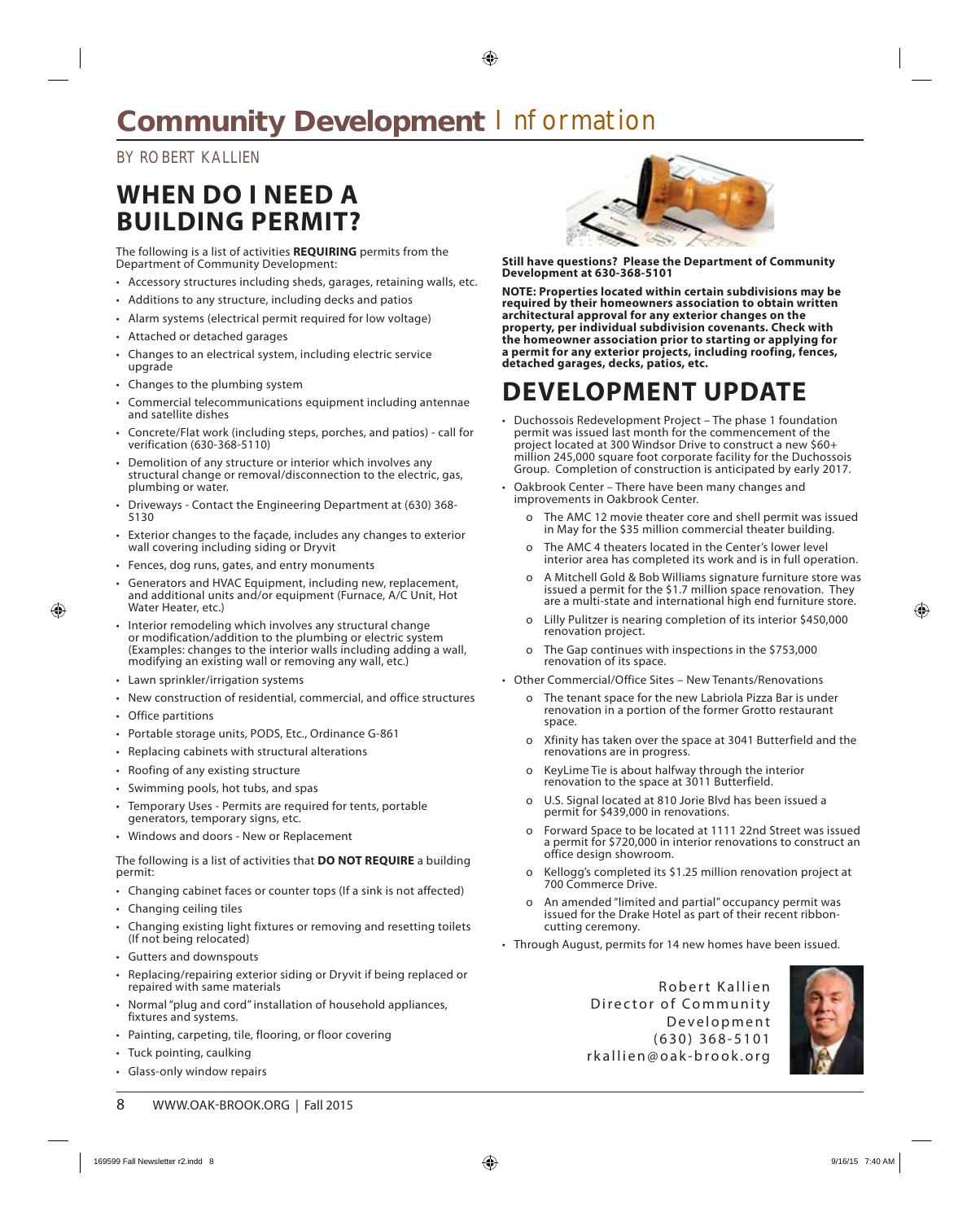### Sports Core Information

### BY TREY VANDYKE

For those of you who love changing weather, you got your wish this summer. We have had a little bit of everything. I am happy to report that all of our sports venues have remained active during these summer months. At the pool, parent volunteers are essential to operate our swim team. We owe a debt of gratitude to Anne Huber, Lara Barber, and all our parent volunteers. Without their efforts, we wouldn't have a swim team. Thank you!

Local golfers hit the links at our Oak Brook Golf Club on August 1 & 2 to determine our club champions. Ed Kelly won the Open Division. The remaining men's winners are: A Flight – Alan Unikel, B Flight – Arman Hussein, C Flight – Amit

Puri, Senior Champion – Ajay Singh, and Super Senior Champion – Tim Creighton. Congratulations to the winners and thank you to everyone who participated.

As always we encourage you to use our beautiful facilities for your next special event. Please contact Tammy Perri at (630) 368-6442 for availability and rates.

Trey VanDyke Sports Core Director ( 630 ) 368-6420 tvandyke@oak-brook.org



### **Information Technology Department**

#### BY JIM FOX

**VILLAGE WEBSITE RE-DESIGN** The Village website **www.oak-brook.org** just underwent a 6 month re-design process. With the new design the Village will be able to increase our community engagement and enhance the communication between Village residents, businesses, and visitors' with the Village government and local resources.

The new website offers improved functionality, faster access to information, more online services, simplified navigation, and more. Going beyond Oak Brook residents' requests for improved communication and online services, the new site offers much improved organization and an enhanced aesthetic showcasing the community. Specific improvements include a "Notify Me" feature, where individuals are able to subscribe to specific news items, such as news or calendar postings, which will appear on the Village website. When any of these items are posted, the subscriber will receive either a text message or email containing the requested information. Another new feature includes the ability to "Report a Concern" from a link

off the homepage. After completing a short online form, the user will receive notification that their report has been received and subsequent updates regarding their submission.

Visit our site today to learn about the new tools at your fingertips. Stay connected to the Village and the things that matter most to you. Visit www.oak-brook.org and see for yourself!

Jim Fox Director of Information Technology ( 630 ) 368-5174 jfox@oak-brook.org



### **Village Clerk**

BY CHARLOTTE PRUSS

### **LIVE STREAMING — VILLAGE BOARD MEETINGS**

Live streaming of Village Board meetings is now available.

The Village Board typically meets the second and fourth Tuesday of the month at 7 p.m. Live streaming can be viewed via the Village's website at **www.oak-brook.org** under the Government heading, then go to Village Board, and then to Live Stream. If you have questions regarding this, please contact Charlotte Pruss, Village Clerk, at 630/368-5052.

Charlotte Pruss Village Clerk ( 630 ) 368-5052

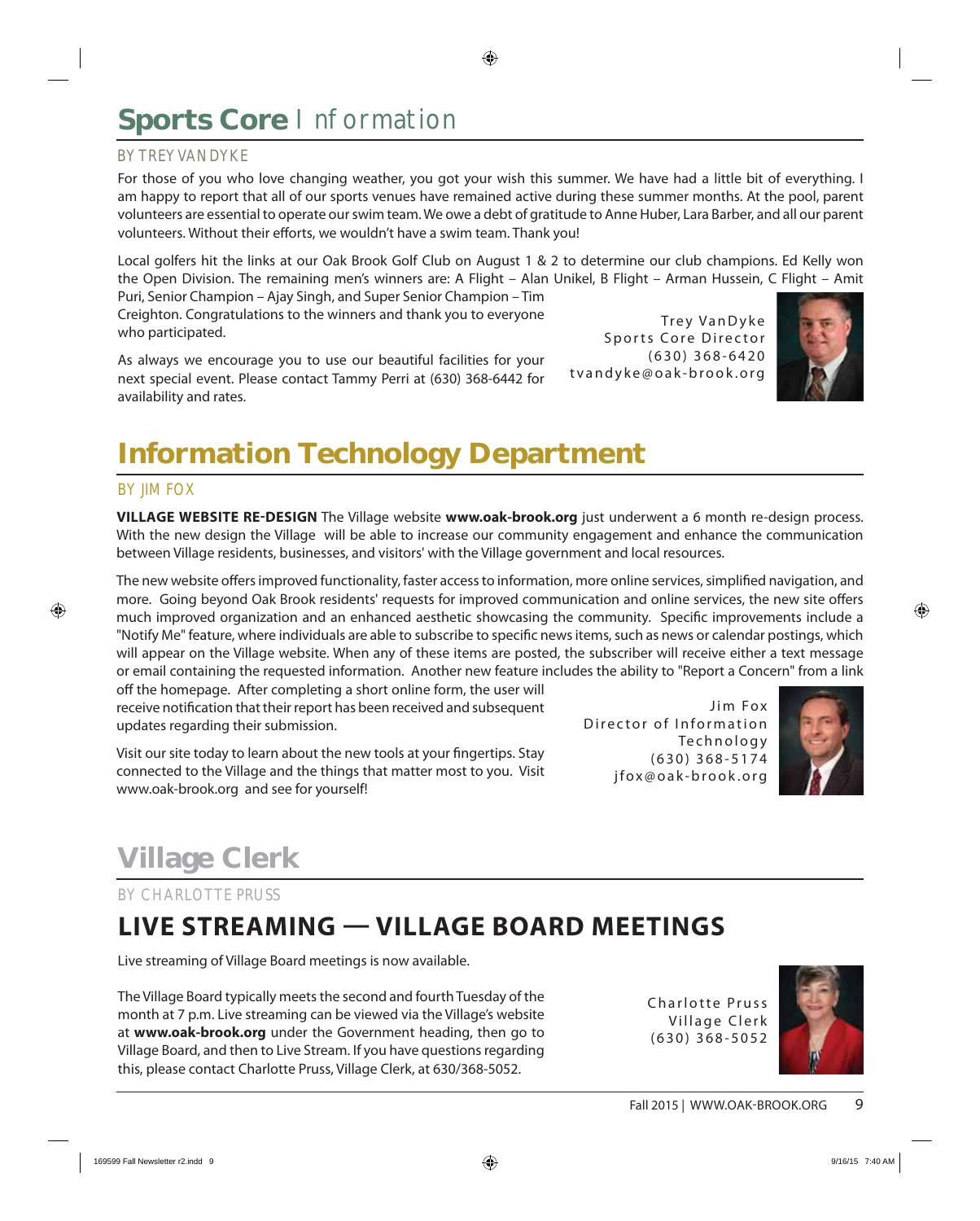### BY SUE MADORIN

### **FALL CALENDAR**

#### **Sunday, September 27 @ 2 pm Anatoliy Torchinskiy**

Perennial favorite **Anatoliy Torchinskiy** comes back to the library to showcase his magnificent talent. A native of Kiev, Mr. Torchinskiy has performed in Italy, New York, Michigan and Wisconsin as well as Chicago with companies such as da Corneto Opera and Genesis Opera and has played live on WFMT radio. Sponsored by the Friends of the Library.

#### **Saturday, October 3 @ 2 pm Classical Music Concert, with Violin and Piano**

This one hour performance by local resident Dr. Robert Hariman on violin is accompanied by pianist Nancy Hagen performing classical music. Refreshments are provided after the ceremony, courtesy of the performers.

#### **Saturday, October 10 @2 pm Roadmap to the Stars: the Night Sky Explained**

Astronomer Kevin Manning returns! When you wish upon a star, wouldn't it be good to know which star it is and what constellation it lies in? Objects in the night sky can be pinpointed with a little understanding of the celestial sphere and its coordinates. Handson activities using star charts will serve to bring the point home. Sponsored by the Friends of the Library.

#### **Saturday, October 24 @ 2 pm Jeanette Andrews: Magic**

Nationally hailed as "an inspiration," Jeanette Andrews has a thought-provoking take on the art of the impossible. Jeanette has performed live for thousands across the country at private events. Jeanette presents a distinctive blend of interactive pieces of magic and illusions choreographed to music inspired by ideas about the importance of perception.

#### **Saturday, November 7 @ 2 pm The Chicago Stories of Edith Wyatt Performance: "Every One His Own Way"**

This exquisite historical fiction performance of the lives of Chicago characters in the 1890's is reenacted by renowned **actress Michele LaRue**. Learn about the history of Chicago through brilliant characters brought to life.

#### **Saturday, November 14 @ 2 pm Sentimental Journey**

Sentimental Journey features the vocals of **Nora Drysch** performing standards ranging from the 30s to the early 60s, showcasing various artists, tempos, and languages, accompanied by a full sound of recorded background instrumentation. This one-hour musical excursion to the past includes more than a dozen vocal numbers interspersed with musically-related trivia questions. Sponsored by the Friends of the Library.

#### **Saturday, November 21 @ 2 pm Remembering Marshall Field's**

For more than 150 years, Marshall Field and Company reigned as Chicago's leading department store. Join historian Leslie Goddard in this lavishly illustrated talk that traces the store's history from its beginnings as a dry good store in 1852 into a world-class fashion and service trendsetter. Discover the traditions behind the 28 Shop, Uncle Mistletoe, the bronze clocks, and, of course, Frango Mints. Sponsored by the Friends of the Library.

#### **Saturday, December 5 @ 2 pm Robyn Vitson: Christmas Music**

Join Robyn Vitson for a medley of Christmas songs sure to delight the hearts of all-ages. For those brutal Midwest Winters, Robyn is here to warm up the spirits. Sponsored by Friends of the Library.

#### **Saturday, December 12 @ 2 pm The Battle of the Bulge**

War historian Robert Mueller gives a powerful and emotional presentation with original footage and behind the scenes biographies of some of the most outstanding soldiers. Mueller's books give original photos along with geographically accurate coordinates to find exactly where the incidents happen: by foot or by armchair travel on Google Earth. This is a lecture not to be missed by any history fan.

### **Director's Message**

Fall in love with Oak Brook Public Library this season! Whether it is travel books detailing a weekend getaway or the latest cooking magazine with a rustic recipe, the Library has your interest needs covered. Recently, the Library added a hundred new travel guides, removing many that were outdated.

Need a place to study? The Library has quiet personal study rooms, tables where you can spread out, or cozy chairs to curl up in. When studying becomes too overwhelming, take a break and flip through one of the 100 magazines to which the Library subscribes.

Are you looking for a new recommendation for a book? Talk to our one of our knowledgeable staff members. They can suggest a great book or DVD.

Not certain where to hold your next meeting? Talk with our Office Coordinator who can give you details about reserving the Library's Meeting Room space. With brand new flip-top tables and chairs, the Meeting Room can accommodate up to 100 people. Be warned, you must have an Oak Brook Library card to reserve the room.

Whether it is for fun, business or school, the Oak Brook Public Library has a wealth of resources. As the seasons change, so does the Library.

> Sue Madorin Library Director ( 630 ) 368-7706 smadorin@oak-brook.org

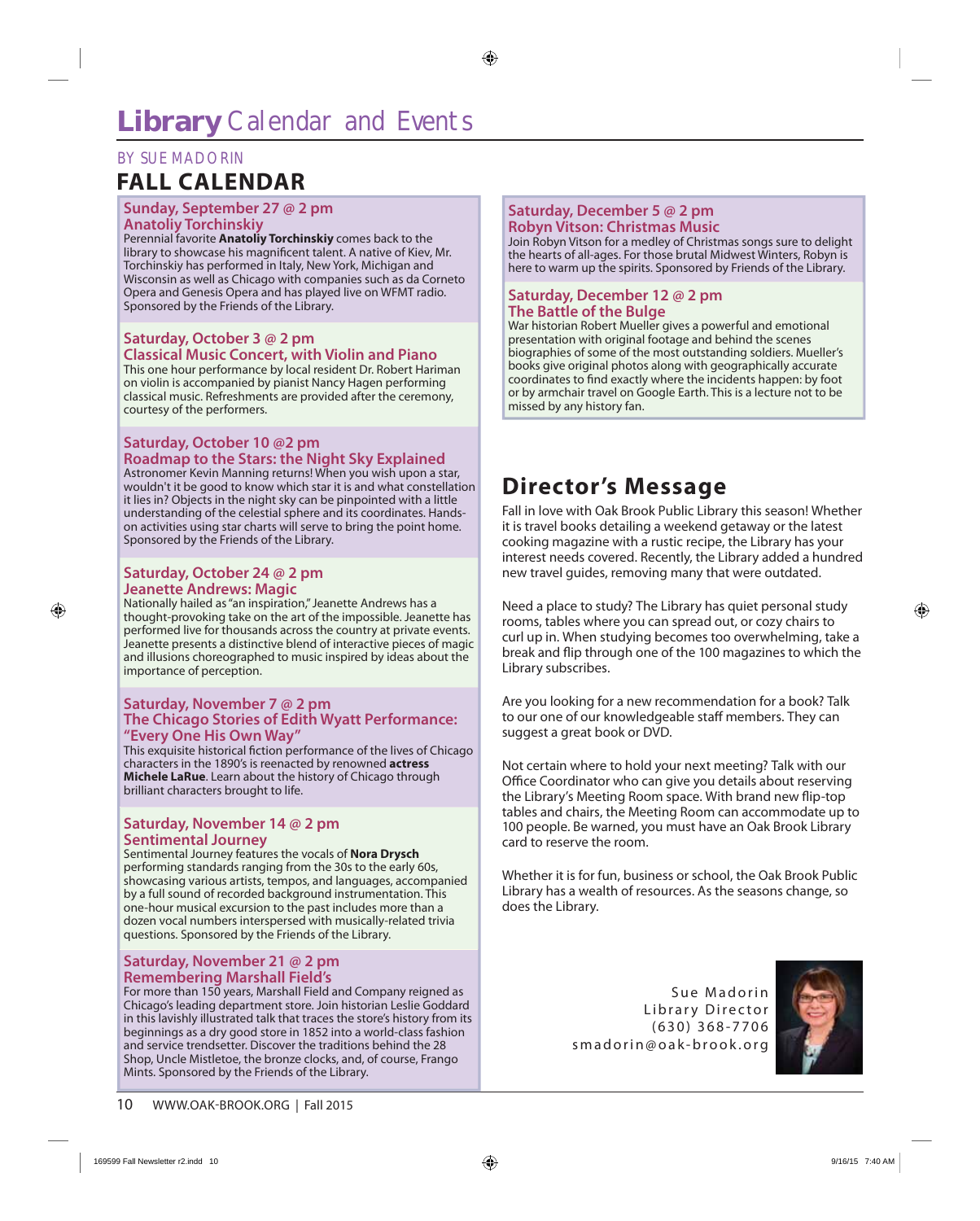### BY SHARON DANGLES

### **BUDGETING FOR THE FUTURE**

The Village's budget is a management plan that details how valuable resources will be allocated to address community priorities and organizational objectives for the Village of Oak Brook. The Village of Oak Brook's process is underway for developing its budget for the next fiscal year (January  $1 -$ December 31, 2016).



**2** The 2016 budget process begins with the department directors submitting their funding requests to the Village Manager and AVM/Finance Director by September.

**3** The Village Manager and Assistant Village Manager/Finance Director consider funding requests as a starting point to develop a draft budget. In September, there will be numerous meetings with key staff to discuss and evaluate funding requests. Adjustments are made as deemed appropriate and reports are prepared in October. Copies of the finalized draft budget will be posted online and available for viewing at the Village Hall and Library in late October.

**4** The Village Board will hold budget workshop meetings in November to discuss the 2016 proposed budget. Residents are invited to attend these meetings.



**6** Given the outcome of the public hearing, the adoption of the final budget may occur during the same Board meeting.

### **GET INVOLVED**

The budget is an ongoing process combining citizen input, Village Board vision and direction, and staff recommendations to meet community needs. The Village of Oak Brook is required by law to adopt a balanced budget that is open to citizen input and participation. Each resident can have a voice in deciding what the budget will be spent on and how it will be paid for before it is adopted.

Budget comments and suggestions may be submitted in a number of ways:

- § Email AVM/Finance Director Sharon Dangles, sdangles@ oak-brook.org
- § Reach out to the Village President and Board of Trustees
- § Attend a Village Board meeting (second and fourth Tuesdays of the month at 7 p.m., 1200 Oak Brook Rd.) and speak during the Public Comment portion.
- § Attend a Budget Workshop held during November, 1200 Oak Brook Rd.

### **CITIZEN'S FINANCIAL REPORT**

The Village of Oak Brook is pleased to release its second "Citizens Annual Financial Report". This report is designed to provide transparency and accountability of Village financial information, which is a key organizational goal. The report is designed to provide a summary view for citizens who wish to gain a general understanding of the Village's financial activities and position. The 2013 Citizens Annual Financial Report received a national award from the Government Finance Officers Association (GFOA) and the 2014 report has been submitted for review. The Village has also received national recognition from the GFOA for 37 consecutive years on its annual Comprehensive Annual Financial Report for the quality of its disclosures and presentation. In addition, the Village's annual budget received its 3rd award from the GFOA for its usefulness as a planning tool and policy document.

All of these financial reports along with other financial documents are available on the Village's website at www.oak-brook.org.

### **UPDATE ON PENSION FUNDING**

Recently, the Village Board approved a 2015 Village contribution of 36.95% of payroll for police officers and 49.70% of payroll for firefighters. This will result in an estimated \$2.8M of 2015 Village pension contributions.

In addition, the Board plans to consider providing additional funding to the pension funds based upon further review of finances in November. The additional funding of pensions will reduce the Village's unfunded liability of Police and Fire pensions, which currently is over \$35M.

### **SALES TAX UPDATE**

**General Sales tax (General Corporate Fund)** - Through September, we are \$108,694 or 1.1% lower than budget projections and \$220,264, or 2.4% higher compared to the prior year.

**Non-home rule sales tax** - (which supports the construction and maintenance of roadways, drainage and safety pathway systems) Through September, we are \$205,642, or 5.1% higher compared to budget projections and \$275,980, or 6.9% higher compared to the prior year.

> Sharon Dangles Finance Director/ Assistant Village Manager ( 630 ) 368-5072 sdangles@oak-brook.org